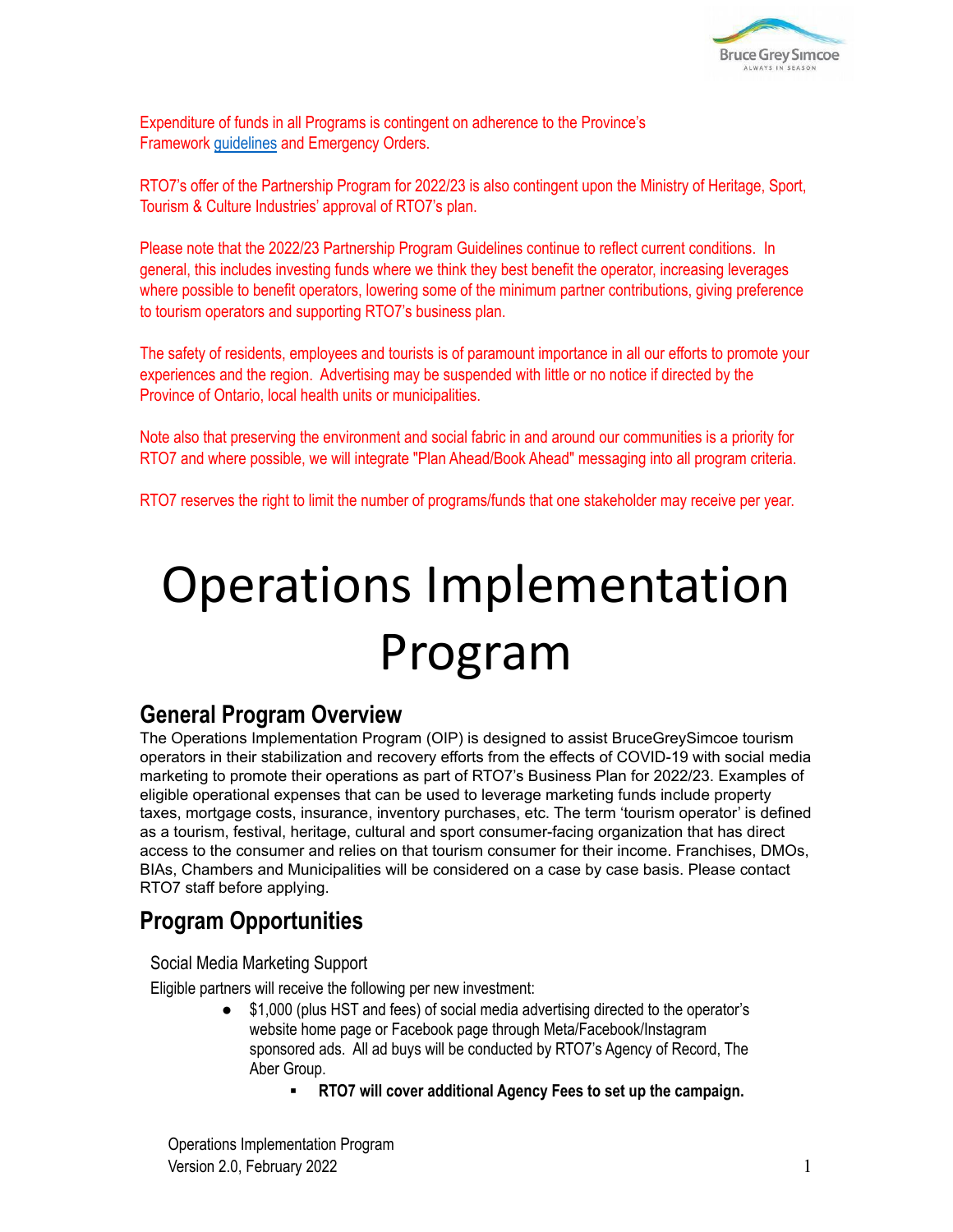

Facebook/Instagram Sponsored Posts

- You must have a Meta/Facebook page.
- Maximum six (6) ads can be created.
- Minimum five (5), maximum of 10 [current](http://cms.rto7.ca/Public/Programs/Resource-Guide#FBInstaBestPractices) photos must be provided and/or one (1) video. The creative must follow the current **[Provincial](https://covid-19.ontario.ca/covid-19-help-businesses-ontario)** or local Health Unit Requirements.
- You must add the RTO7's agency of record, The Aber Group, as [advertisers](https://rto7.ca/Public/Programs/Resource-Guide-en#HowAddtoAdsManagerFB) to your [Facebook](https://rto7.ca/Public/Programs/Resource-Guide-en#HowAddtoAdsManagerFB) page.
- You are [responsible](https://rto7.ca/Public/Programs/Resource-Guide-en#SocialMedia) for managing comments from the post daily.
- You will receive a one-page report following the campaign that details
	- Impressions
	- Reach
	- Click Through Rate (CTR)
	- Total Clicks
	- Cost Per Click (CPC)
	- Reactions/Comments/Shares/Saves
	- Total Spend.
- You will receive support from RTO7 staff to develop the demographic and geographic targeting, as well as interests for each of the ad campaigns.
- You will receive one (1) interim report approximately halfway through the campaign highlighting performance to date.

Please note that targeting will not change for the duration of the campaign unless results are far less than anticipated by the agency and/or RTO7.

# **Partner Eligibility**

#### **Who can apply?**

- Tourism Operator The term 'tourism operator' is defined as a tourism, festival, heritage, cultural or sport consumer-facing tourism business (nonprofit and for profit) that has direct access to the tourism consumer and relies on that consumer for their income.
- Franchises, DMOs, BIAs Chambers, and Municipalities will be considered on a case on case basis. Please contact RTO7 staff before you apply.
- You must be located within Bruce, Grey or Simcoe Counties.
- Organizations must be legally registered to operate in Ontario.
- **● Note that as part of the application, partners will need to attest to having read both the Guidelines and resource [documents](https://rto7.ca/Public/Programs/Resource-Guide-en), including all informational links.**

All projects must be completed before **March 31, 2023**.

## **Project/Partner Requirements**

#### **Project Requirements:**

Stakeholders interested in the Operations Implementation Program will be required to demonstrate the following:

- You have an active Meta/Facebook PAGE and are actively engaged on the platform (i.e. post at a regular frequency and respond to comments within 24 hours).
- You must be the owner of the Meta/Facebook PAGE or have access to the owner.

Operations Implementation Program Version 2.0, February 2022 2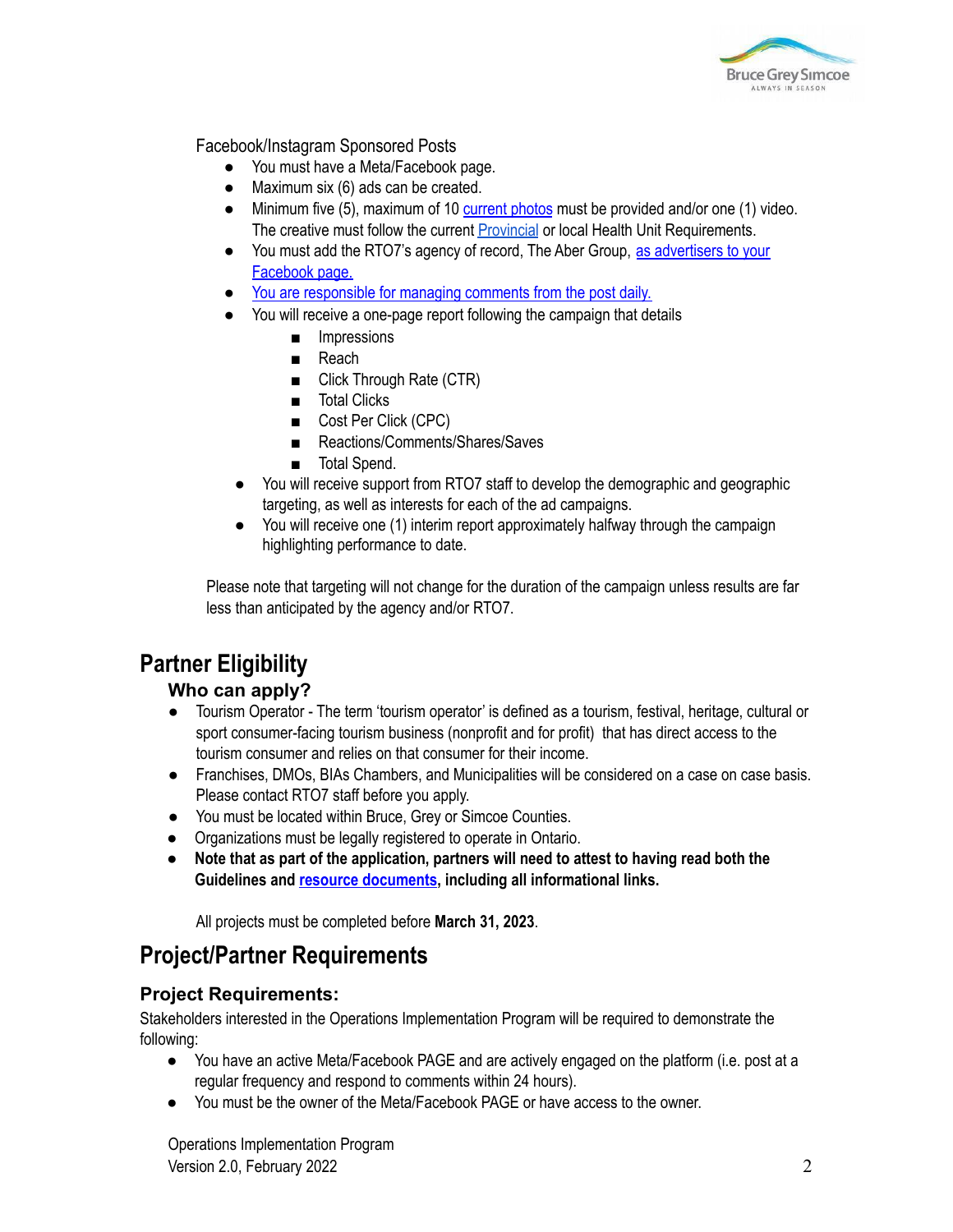

- You must have current collateral (produced in the last 3 years); high resolution images and/or video that can be used in a social media campaign. See Resource Guide for best [practices.](https://rto7.ca/Public/Resources/Resource-Guide#FBInstaBestPractices)
- Your website must be up to date and reflect your current offerings, hours and contact information.

In this time of transition, partners are encouraged to consider opportunities to shift to more sustainable tourism practices where possible.

RTO7 will match your investment in operational expenses (e.g.,. mortgage payments, rent, insurance, inventory purchases, etc.) with a \$1,000 (plus HST) social media advertising campaign. You must be able to prove these expenditures by providing proof (receipts) of the expenditure with the final report. Please ensure that expenses are only used once when accessing RTO7 programs or other provincial programs. **RTO7 will cover additional agency fees.**

#### **Partner Requirements:**

- Carry liability insurance of at least \$2,000,000. You will need to provide a certificate of insurance.
- Have a website/social media page, phone number and email address that are regularly (at least daily) monitored and contain current information.
- You must be actively engaged on your Meta/Facebook PAGE set up prior to applying.
- Sustainability practices include managing the volume of visitors to the region and your community. By including 'Plan Ahead, Book Ahead' messaging you are doing your part to improve the quality of visit to the region. 'Plan Ahead, Book Ahead' also helps you, the stakeholder, to manage your business more effectively. 'Plan Ahead, Book Ahead' messaging must be included when appropriate.
- You commit to monitoring the [Meta/Facebook/Instagram](https://rto7.ca/Public/Programs/Resource-Guide-en#SocialMedia) posts- daily for the duration of the campaign.
- Google Analytics is [activated](https://rto7.ca/Public/Programs/Resource-Guide-en#GoogleAnalytics) on your website prior to the start of the campaign.
- Your website must be updated with the current content upon sending in the application.
- You must supply current collateral that consists of a minimum of five (5), maximum of ten (10) high-resolution images and/or one (1) video for use in the campaign. Photos must be a minimum 600:600 dpi but 1080:1080 pdi is recommended. Maximum video length is 60 seconds. Please note: the best performing creatives on Meta/Facebook currently average 7 seconds, so videos around 15 seconds are encouraged. See best [practices](http://cms.rto7.ca/Public/Programs/Resource-Guide#FBInstaBestPractices) guide. Collateral must comply with [Provincial](https://covid-19.ontario.ca/covid-19-help-businesses-ontario) and local public health requirements. (e.g. mask wearing indoors).
- Select one representative only to act as the decision maker and liaison with RTO7.
- You will supply the names and email addresses of program contacts to add to [Basecamp](https://rto7.ca/Public/Programs/Resource-Guide#UsingBasecamp3) (RTO7's project management platform).
- Must identify BruceGreySimcoe and the Province of Ontario as partners
	- with logos on your website with an active link back to
		- BruceGreySimcoeDestinationontario.com. RTO7 will provide these [logos.](https://rto7.ca/Public/Programs/Resource-Guide-en#BGS&OntarioLogos)
- Social media posts must tag @BruceGreySimcoe and @Ontariotravel (Meta/Facebook, Instagram, Twitter) and use #brucegreysimcoe and #DiscoverON.
- Complete the free [Interacting](https://rto7.ca/Public/Programs/BruceGreySimcoe-Free-Training) with Guests Typsy training.
- Maintain a current [operator](https://brucegreysimcoe.com/bgs-services/OperatorRegistration/Default.aspx) listing on BruceGreySimcoe.com.
- Maintain a current [operator](https://docs.google.com/forms/d/e/1FAIpQLScKFv0w0rI5-M993TGqN_i0MsqrPizHB8I5gNO6WWEKgd6Qng/viewform) listing on Destinationontario.com.
- Sign up for the RTO7 [E-Newsletter](http://rto7.ca/Public/Special-Pages/Mailing-List-Signup) (funding updates, announcements, etc.).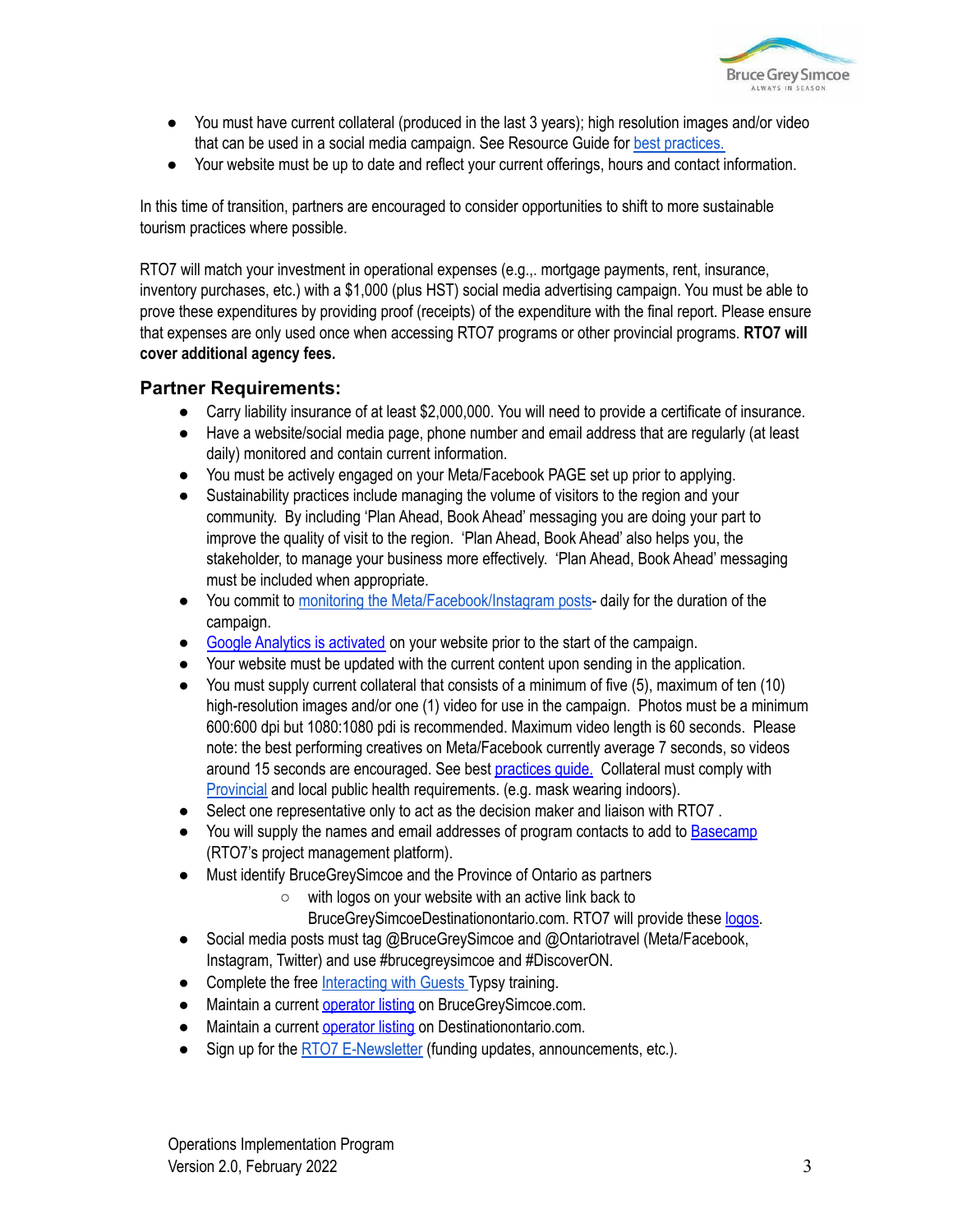

**●** You are required to complete a final report and supply copies of invoices demonstrating proof of \$1,000 of expenses (receipts) within 30 days of the completion of the project. **Failure to do this may result in ineligibility to participate in RTO7 programs in the future.**

Partners who use third party agencies for social media marketing are eligible for this program however we will communicate/work with ONLY the lead partner and NOT the third-party agency.

## **Administration Fee**

Note: The Administration Fee will be waived for 2022/23; Environics Analytics postal code analysis will still be provided however upon request (free of charge). That said, please still read the links below to markets, [segments](https://rto7.ca/Public/Programs/Resource-Guide#RTO7PrizmSegments) and activities that RTO7 targets – note that we are monitoring these, and they are subject to changes/updates as new patterns emerge. Please also see the tourism metrics we encourage you to consider tracking.

For a limited time, RTO7 will provide to the primary applicant [Environics](https://rto7.ca/Documents/Public/Partnership-Funding-Projects/Sample-Prizm-Report) Analytics analysis of postal code data they provide (a minimum of 500 codes per application) at no cost. For applications involving multiple *partners, if desired, additional partners may have their postal code or mobility data (municipalities only)* analyzed at the market rate of \$600.00 per partner (this fee is not waived). In some cases, partners wishing *to undertake multiple projects may be able to combine their projects where appropriate to avoid incurring multiple administration fees. For questions relating to the Administration Fee, please click [here.](https://rto7.ca/Public/Programs/Resource-Guide-en#AdminFeeFAQ)*

## **Data Collection**

This data (if postal code data is provided a minimum of 30 days in advance of your campaign) will be useful to you in your marketing targeting and product development. The markets, [segments](https://rto7.ca/Public/Programs/Resource-Guide#RTO7PrizmSegments) and activities that RTO7 targets i.e. the geographic audiences and types of tourists we are aiming to attract and types of activities we promote are outlined [here.](https://rto7.ca/Public/Programs/Resource-Guide-en#TargetMarkets&Activities) The data you provide through postal codes will be aggregated across all partners in the longer term to form a clearer, more refined picture of the state of tourism within the region to inform your (and our) future decision making.

Note: RTO7 is actively analyzing current data on consumer sentiment that may influence target markets and messaging. This research may help to inform the campaigns.

In addition to postal code data, the data that you may be required to include in your final reporting to assess performance will depend on the project and objectives in question. As data is the backbone of good tourism planning, the metrics that are considered most useful to RTO7 and/or stakeholders are elaborated on [here.](https://rto7.ca/Public/Programs/Resource-Guide-en#PerformanceMetrics)

# **Other RTO7 Programs**

Stakeholders looking to develop a new experience should look at the Experience [Implementation](https://rto7.ca/Public/Programs/Experience-Implementation-Program) Program.

Tourism operators looking to promote job opportunities, should consider the Recruitment [Implementation](https://rto7.ca/Public/Programs/Recruitment-Implementation-Program) [Program](https://rto7.ca/Public/Programs/Recruitment-Implementation-Program).

If partners are looking for visual assets (photo or visual), please apply through RTO7's [Video/Image](https://rto7.ca/Public/Programs/Partnership-Program)